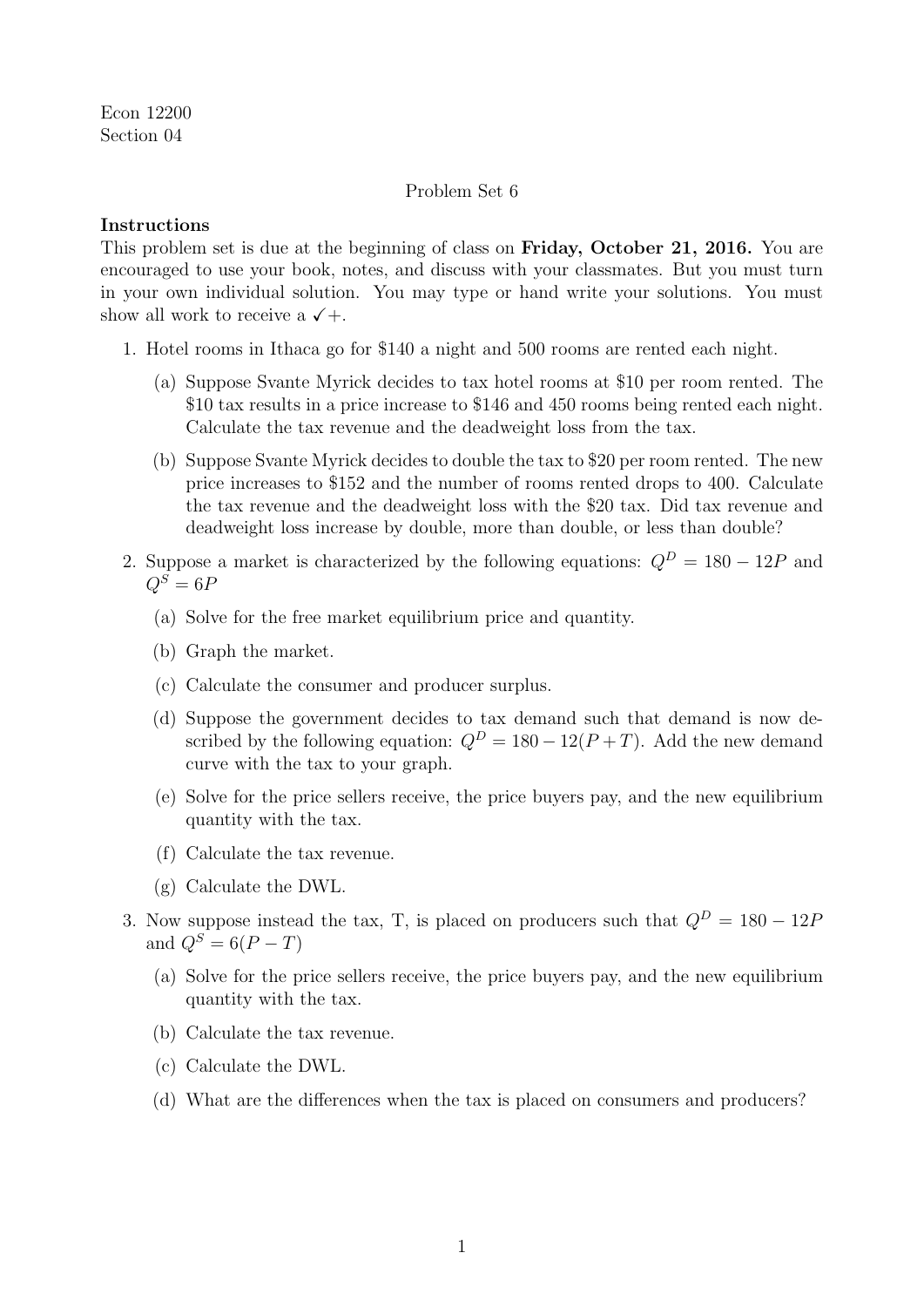- 4. Suppose the world price of tequila is above the price that would prevail in Mexico in the absence of trade.
	- (a) If Mexico decides to open trade with the rest of the world will they import or export tequila? State how you know.
	- (b) Graph the market for tequila in Mexico with free trade. Label the autarky quantity, autarky price, new price with trade, new quantity produced, new quantity consumed, imports or exports, consumer surplus, and producer surplus.
	- (c) Suppose the world price of tequila rises. Identify using a graph the change to consumer surplus, producer surplus, and total surplus given the new price. Are consumers better off? Are producers better off? Is Mexico better off?
- 5. Suppose the US imports automobiles from Japan.
	- (a) Draw the US market for automobiles. Label the world price, quantity domestically produced, quantity domestically consumed, and imports.
	- (b) Show the consumer and producer surplus on your graph.
	- (c) Suppose the US decides to restrict imports of automobiles by placing a tariff on imports. Add the tariff to your graph.
		- i. Using your graph and a table, document the changes to consumer surplus, producer surplus, government revenue, and total surplus.
		- ii. Who benefits from the tariff? Who loses from the tariff?
	- (d) Suppose instead of the tariff, the US and Japan negotiate a voluntary export restraint (VER) in which Japan agrees to restrict exports to the US to  $\frac{1}{2}$  the free trade level of exports.
		- i. Using a graph and a table, document the changes to consumer surplus, producer surplus, government revenue, and total surplus.
		- ii. Who benefits from the VER? Who loses from the VER?
	- (e) Which trade restriction should the US prefer?
- 6. Idaho is a small state that produces and exports potatoes. The world price of potatoes is \$7 per bag of potatoes. Idaho's domestic demand and supply of potatoes is given by the following equations:

$$
Q^D = 10 - P
$$

$$
Q^S = -2 + P
$$

where P is in dollars and Q is bags of potatoes.

- (a) Draw a well labeled graph of the market for potatoes in Idaho before trade. Label the autarky equilibrium price and quantity. Calculate the producer surplus, consumer surplus, and total surplus when Idaho does not trade.
- (b) Idaho then opens their market for trade. Draw a new graph with the world price. Calculate the consumer surplus, producer surplus, total surplus, exports, and gains from trade.
- (c) Idaho decides to subsidize exports of potatoes. The new price of potatoes with the subsidy is \$8 per bag. Show the effects of this subsidy. Calculate the quantity